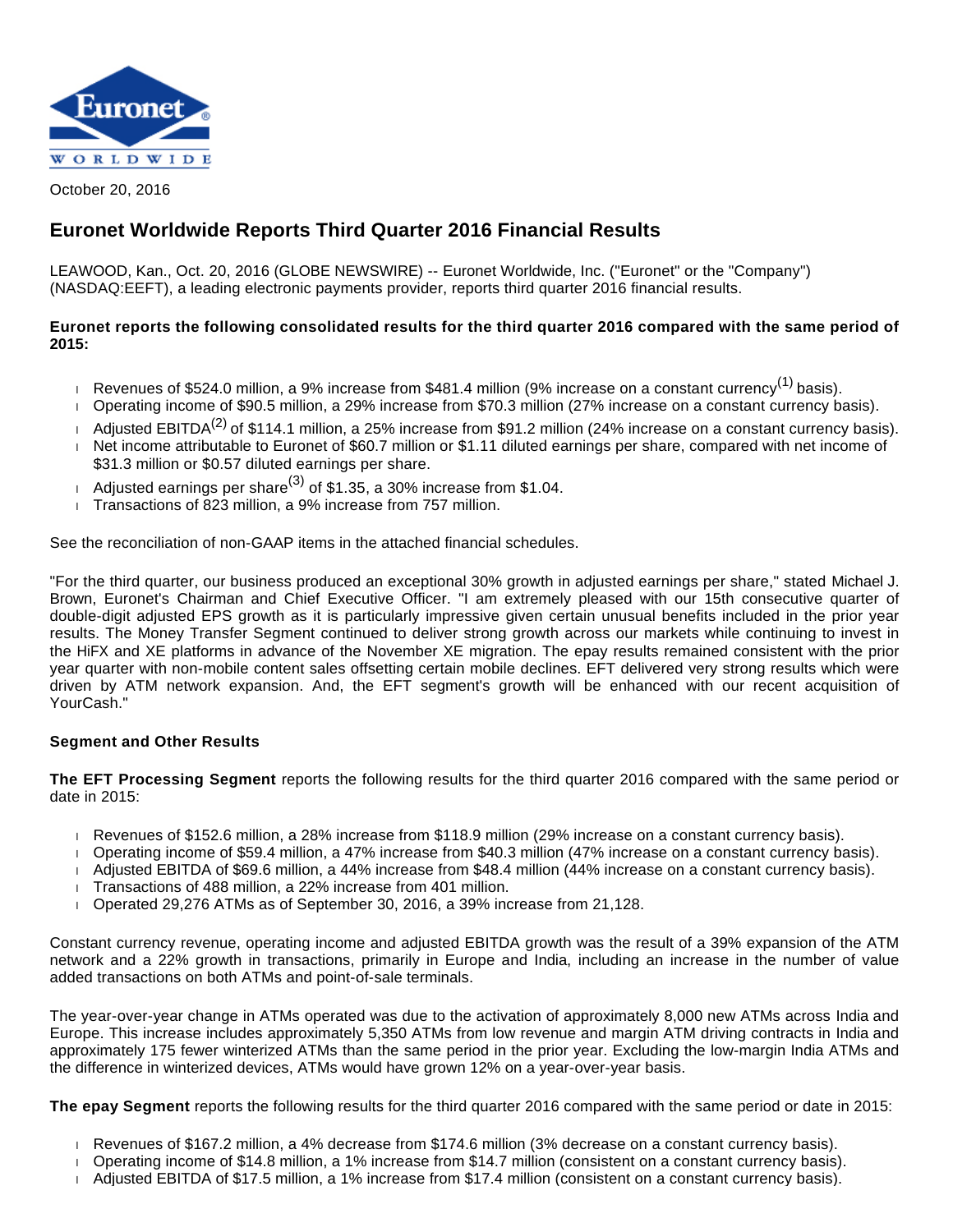- Transactions of 314 million, a 7% decrease from 337 million.
- Point-of-sale ("POS") terminals of approximately 647,000 as of September 30, 2016, a 3% decrease from approximately 665,000.
- Retailer locations of approximately 304,000 as of September 30, 2016, a 3% decrease from approximately 312,000.

epay constant currency revenue declined primarily as a result of exceptionally high promotional volume in the prior year and certain mobile transaction declines, largely offset by increased sales of non-mobile products. Consistent year-over-year operating income and adjusted EBITDA reflect the impact of the higher-margin non-mobile products and effective expense management offsetting mobile product declines.

The decline in transactions was largely driven by declines in India where a large volume of lower value mobile transactions are being replaced with a smaller volume of higher value non-mobile transactions. Transactions declined at a faster rate than revenues primarily due to the transaction shifts in India.

**The Money Transfer Segment** reports the following results for the third quarter 2016 compared with the same period or date in 2015:

- Revenues of \$204.6 million, a 9% increase from \$188.2 million (9% increase on a constant currency basis).
- Operating income of \$25.2 million, a 6% increase from \$23.7 million (4% increase on a constant currency basis).
- Adjusted EBITDA of \$32.4 million, a 6% increase from \$30.7 million (4% increase on a constant currency basis).
- Total transactions of 21.3 million, a 12% increase from 19.0 million.
- Network locations of approximately 314,000 as of September 30, 2016, a 9% increase from approximately 287,000.

Ria's remittance business grew constant currency revenue 11%, benefiting from double-digit transaction growth rates from all geographic regions - Asia Pacific, Europe and the United States, including the Walmart2Walmart product. Tempering the double-digit Ria growth was single-digit revenue growth from HiFX as a result of lighter trading in a period of sustained devaluation of the British pound following the Brexit vote. When weighted with the Ria growth, the net resulted in a 9% money transfer segment revenue growth. Moreover, the prior year third quarter money transfer results included an unusual FX gain of approximately \$2.0 million. Excluding this gain from prior year results, the Money Transfer Segment's constant currency operating income and adjusted EBITDA would have grown 13% and 11%, respectively. The segment's operating income and adjusted EBITDA growth rates were also tempered by investments in the money transfer business to accommodate the November migration of the XE business to HiFX's platform, and in the Asia Pacific region which is growing at strong double-digit rates in significant markets.

Money transfers grew 13% and non-transfer transactions, such as currency exchange and check cashing transactions, grew 1%, resulting in total transaction growth of 12%.

**Corporate and Other** reports \$8.9 million of expense for the third quarter 2016 compared with \$8.4 million for the third quarter 2015. The increase in Corporate expense is largely from higher short- and long-term compensation expense related to improved Company performance.

#### **Balance Sheet and Financial Position**

Unrestricted cash on hand was \$661.3 million as of September 30, 2016, compared to \$680.1 million as of June 30, 2016. Cash decreased primarily as a result of revolver payments, cash paid for capital expenditures and taxes, as well as the timing of settlements in the epay and money transfer segments, partially offset by cash flows generated from operations.

Total indebtedness was \$537.9 million as of September 30, 2016, compared to \$623.9 million as of June 30, 2016. Debt decreased primarily from revolver payments resulting from lower seasonal ATM cash requirements.

#### **Guidance**

The Company currently expects adjusted earnings per share for the fourth quarter 2016, assuming foreign currency exchange rates remain stable through the end of the quarter, to be approximately \$1.07.

#### **Non-GAAP Measures**

In addition to the results presented in accordance with U.S. GAAP, the Company presents non-GAAP financial measures, such as constant currency financial measures, adjusted operating income, adjusted EBITDA and adjusted earnings per share. These measures should be used in addition to, and not a substitute for, revenues, net income, operating income and earnings per share computed in accordance with U.S. GAAP. We believe that these non-GAAP measures provide useful information to investors regarding the Company's performance and overall results of operations. These non-GAAP measures are also an integral part of the Company's internal reporting and performance assessment for executives and senior management. The non-GAAP measures used by the Company may not be comparable to similarly titled non-GAAP measures used by other companies. The attached schedules provide a full reconciliation of these non-GAAP financial measures to their most directly comparable U.S. GAAP financial measure.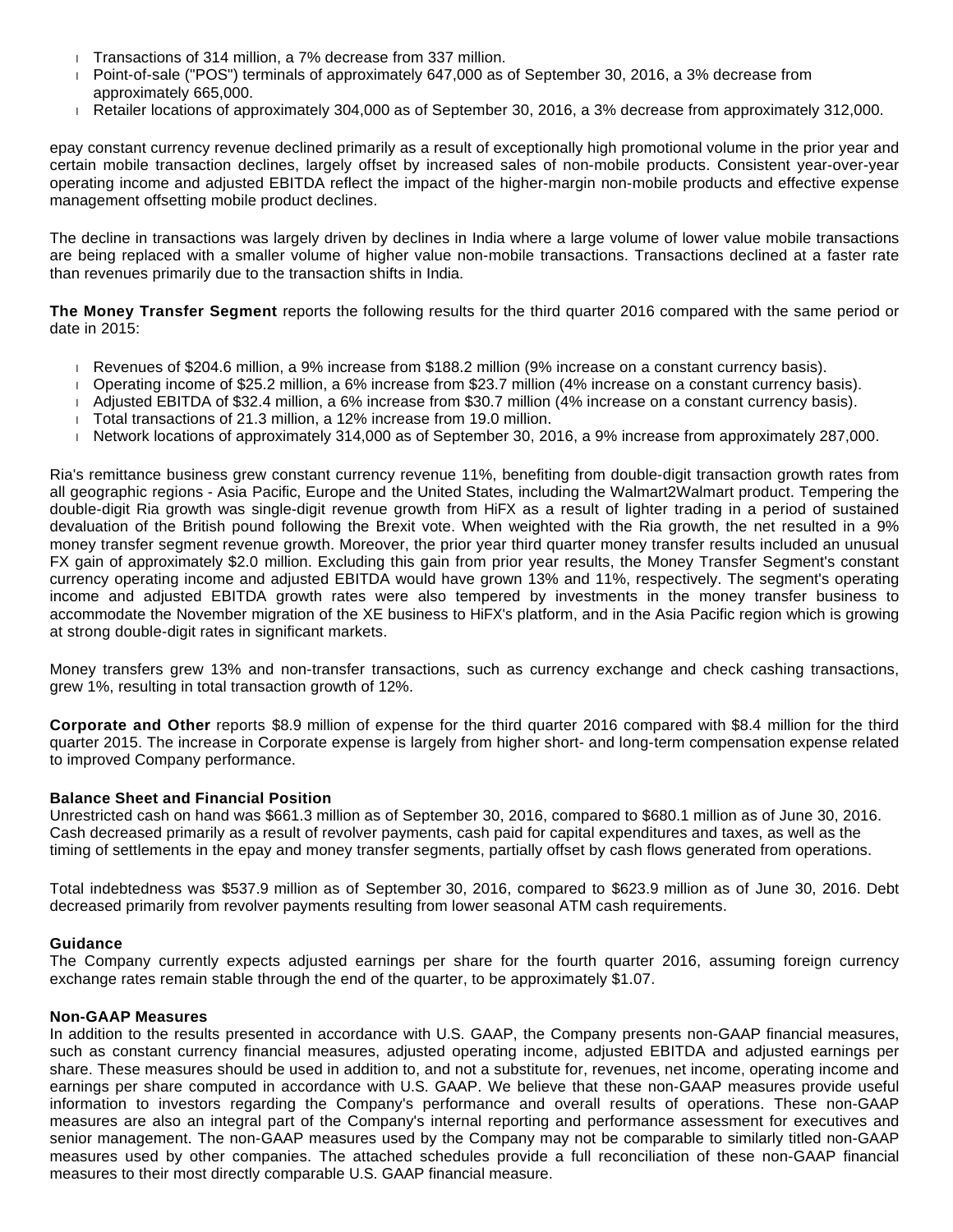The Company does not provide a reconciliation of its forward-looking non-GAAP measures to GAAP due to the inherent difficulty in forecasting and quantifying certain amounts that are necessary for GAAP and the related GAAP to non-GAAP reconciliation, including adjustments that would be necessary for currency exchange rate fluctuations and other charges reflected in the Company's reconciliation of historic numbers, the amount of which, based on historical experience, could be significant.

<sup>(1)</sup> Constant currency financial measures are computed as if foreign currency exchange rates did not change from the prior period. This information is provided to illustrate the impact of changes in foreign currency exchange rates on the Company's results when compared to the prior period.

<sup>(2)</sup> Adiusted EBITDA is defined as net income excluding interest, income tax expense, depreciation, amortization, sharebased compensation and other non-operating or non-recurring items that are considered expenses or income under U.S. GAAP. Adjusted EBITDA represents a performance measure and is not intended to represent a liquidity measure.

(3) Adjusted earnings per share is defined as diluted U.S. GAAP earnings per share excluding, to the extent incurred in the period, the tax-effected impacts of: a) foreign currency exchange gains or losses, b) goodwill impairment charges, c) gains or losses from the early retirement of debt, d) share-based compensation, e) acquired intangible asset amortization, f) noncash interest expense, g) non-cash income tax expense, and h) other non-operating or non-recurring items. Adjusted earnings per share represents a performance measure and is not intended to represent a liquidity measure.

#### **Conference Call and Slide Presentation**

Euronet Worldwide will host an analyst conference call on October 21, 2016, at 9:00 a.m. Eastern Time to discuss these results. The call may also include discussion of company developments, forward-looking information and other material information about business and financial matters. To listen to the call via telephone, dial 877-303-6313 (USA) or +1-631 813-4734 (outside the USA). The conference call will also be available via webcast at [http://ir.euronetworldwide.com](https://www.globenewswire.com/Tracker?data=DPOBOO3VlUyeMkOlhGenLOtnJcnWZ7DOnNy9o-55sZkYWQleCCNXaJXBWA7H2qO-HkBy5gdkBGpSTUKCZEvxYLIkcgskzOyNxfMSRkK_wT3eFstkqxH98EWzQOEnKccz). Participants should go to the website at least five minutes prior to the scheduled start time of the event to register. A slideshow will be included in the webcast.

A webcast replay will be available beginning approximately one hour after the event at [http://ir.euronetworldwide.com](https://www.globenewswire.com/Tracker?data=DPOBOO3VlUyeMkOlhGenLOtnJcnWZ7DOnNy9o-55sZlA1O_bggu4H-Xf8_yf4XqoXzwKGMAtebLCzNFpaeyJHmiy7w5lQe6NFIJVdmv2diOiBGBculeUtSz3VqjqLXvj) and will remain available for one year.

#### **About Euronet Worldwide, Inc.**

Euronet Worldwide is an industry leader in processing secure electronic financial transactions. The Company offers payment and transaction processing solutions to financial institutions, retailers, service providers and individual consumers. These services include comprehensive ATM, POS and card outsourcing services, card issuing and merchant acquiring services, software solutions, cash-based and online-initiated consumer-to-consumer and business-to-business money transfer services, and electronic distribution of prepaid mobile phone time and other prepaid products.

Euronet's global payment network is extensive - including 29,276 ATMs, approximately 156,000 EFT POS terminals and a growing portfolio of outsourced debit and credit card services which are under management in 52 countries; card software solutions; a prepaid processing network of approximately 647,000 POS terminals at approximately 304,000 retailer locations in 35 countries; and a global money transfer network of approximately 314,000 locations serving 144 countries. With corporate headquarters in Leawood, Kansas, USA, and 59 worldwide offices, Euronet serves clients in approximately 160 countries. For more information, please visit the Company's website at [www.euronetworldwide.com](https://www.globenewswire.com/Tracker?data=hx7HQHlh6qTJvTT087GsVbSDeQPp7DziEkP0-LxcwyxKaoJ8RnP34JNtRSoJutF2g3YttFnSWd7qR7DwzUaVF7sfAJ74q2PiwXkAnoIcGy4=).

Statements contained in this news release that concern Euronet's or its management's intentions, expectations, or predictions of future performance, are forward-looking statements. Euronet's actual results may vary materially from those anticipated in such forward-looking statements as a result of a number of factors, including: conditions in world financial markets and general economic conditions, including the effects in Europe of the recent Brexit vote and economic conditions in specific countries or regions; technological developments affecting the market for the Company's products and services; foreign currency exchange rate fluctuations; the effects of any breaches in the security of our computer systems or those of our customers or vendors; the Company's ability to renew existing contracts at profitable rates; changes in fees payable for transactions performed for cards bearing international logos or over switching networks such as card transactions on ATMs; changes in the Company's relationship with, or in fees charged by, the Company's business partners; competition; the outcome of claims and other loss contingencies affecting the Company; and changes in laws and regulations affecting the Company's business, including immigration laws. These risks and other risks are described in the Company's filings with the Securities and Exchange Commission, including our Annual Report on Form 10-K, Quarterly Reports on Form 10-Q and Current Reports on Form 8-K. Copies of these filings may be obtained via the SEC's Edgar website or by contacting the Company or the SEC. Any forward-looking statements made in this release speak only as of the date of this release. Except as may be required by law, Euronet does not intend to update these forward-looking statements and undertakes no duty to any person to provide any such update under any circumstances. The Company regularly posts important information to the investor relations section of its website.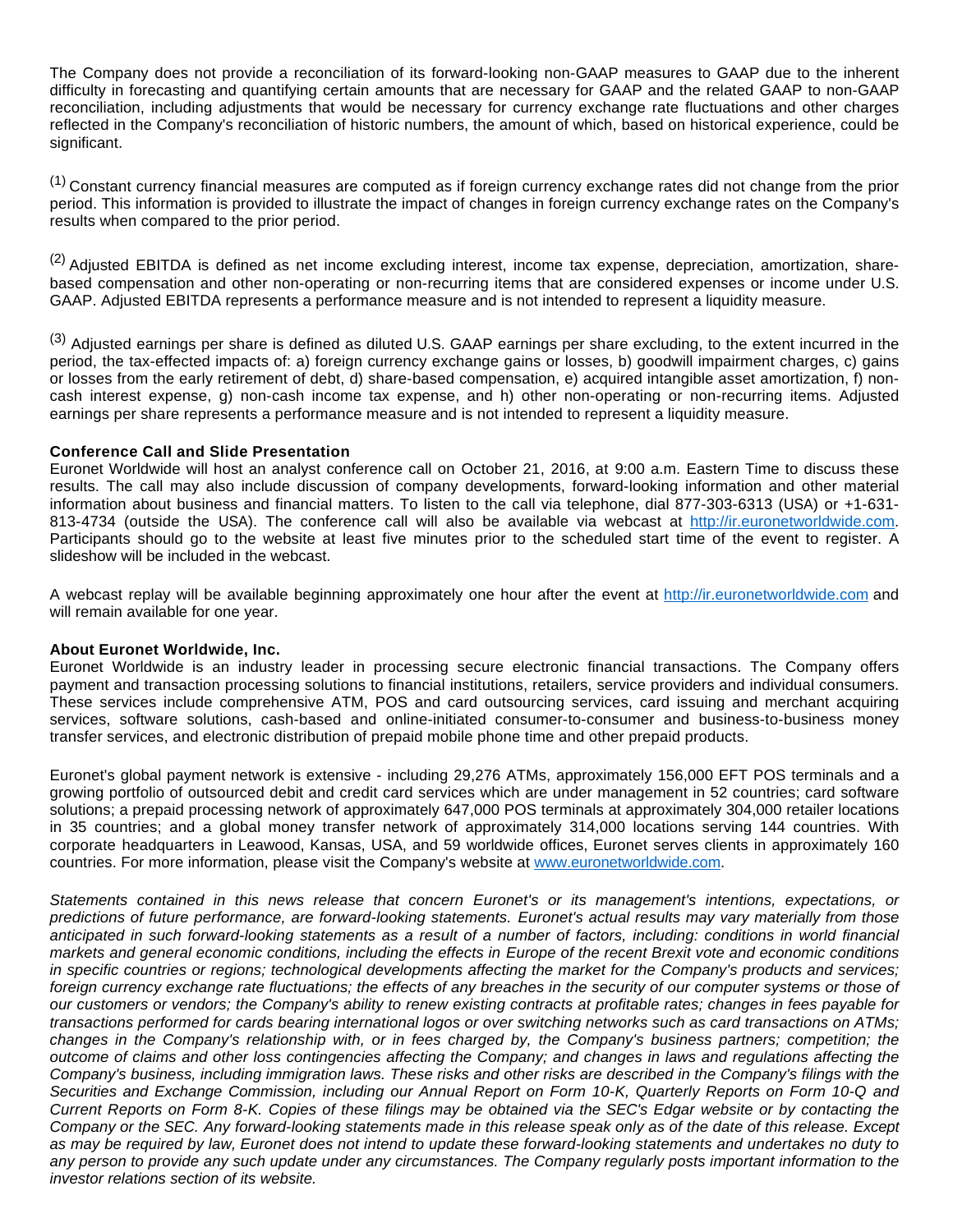## **EURONET WORLDWIDE, INC. Condensed Consolidated Balance Sheets (in millions)**

|                                                              | As of         |               |  |  |  |
|--------------------------------------------------------------|---------------|---------------|--|--|--|
|                                                              | September 30, | As of         |  |  |  |
|                                                              | 2016          | December 31,  |  |  |  |
|                                                              | (unaudited)   | 2015          |  |  |  |
| ASSETS                                                       |               |               |  |  |  |
| Current assets:                                              |               |               |  |  |  |
| Cash and cash equivalents                                    | \$<br>661.3   | \$<br>457.5   |  |  |  |
| Restricted cash                                              | 55.7          | 45.3          |  |  |  |
| Inventory - PINs and other                                   | 47.9          | 72.1          |  |  |  |
| Trade accounts receivable, net                               | 377.3         | 423.3         |  |  |  |
| Prepaid expenses and other current assets                    | 204.0         | 132.8         |  |  |  |
| Total current assets                                         | 1,346.2       | 1,131.0       |  |  |  |
| Property and equipment, net                                  | 187.6         | 157.4         |  |  |  |
| Goodwill and acquired intangible assets, net                 | 839.8         | 853.2         |  |  |  |
| Other assets, net                                            | 63.9          | 51.1          |  |  |  |
| Total assets                                                 | 2,437.5<br>\$ | 2,192.7<br>\$ |  |  |  |
| <b>LIABILITIES AND EQUITY</b><br><b>Current liabilities:</b> |               |               |  |  |  |
| Accounts payable and other current liabilities \$            | 918.3         | \$<br>889.8   |  |  |  |
| Short-term debt obligations                                  | 18.4          | 14.1          |  |  |  |
| <b>Total current liabilities</b>                             | 936.7         | 903.9         |  |  |  |
| Debt obligations, net of current portion                     | 514.6         | 405.5         |  |  |  |
| Capital lease obligations, net of current portion            | 4.9           | 4.1           |  |  |  |
| Deferred income taxes                                        | 35.6          | 33.9          |  |  |  |
| Other long-term liabilities                                  | 19.6          | 19.3          |  |  |  |
| <b>Total liabilities</b>                                     | 1,511.4       | 1,366.7       |  |  |  |
| Equity                                                       | 926.1         | 826.0         |  |  |  |
| Total liabilities and equity                                 | S<br>2,437.5  | 2,192.7<br>\$ |  |  |  |

## **EURONET WORLDWIDE, INC. Consolidated Statements of Income (unaudited - in millions, except share and per share data)**

|                        |    | <b>Three Months Ended</b><br>September 30, |   |       |  |  |
|------------------------|----|--------------------------------------------|---|-------|--|--|
|                        |    |                                            |   |       |  |  |
|                        |    | 2016                                       |   | 2015  |  |  |
| Revenues               | \$ | 524.0                                      | S | 481.4 |  |  |
| Operating expenses:    |    |                                            |   |       |  |  |
| Direct operating costs |    | 300.2                                      |   | 282.3 |  |  |
| Salaries and benefits  |    | 71.9                                       |   | 67.1  |  |  |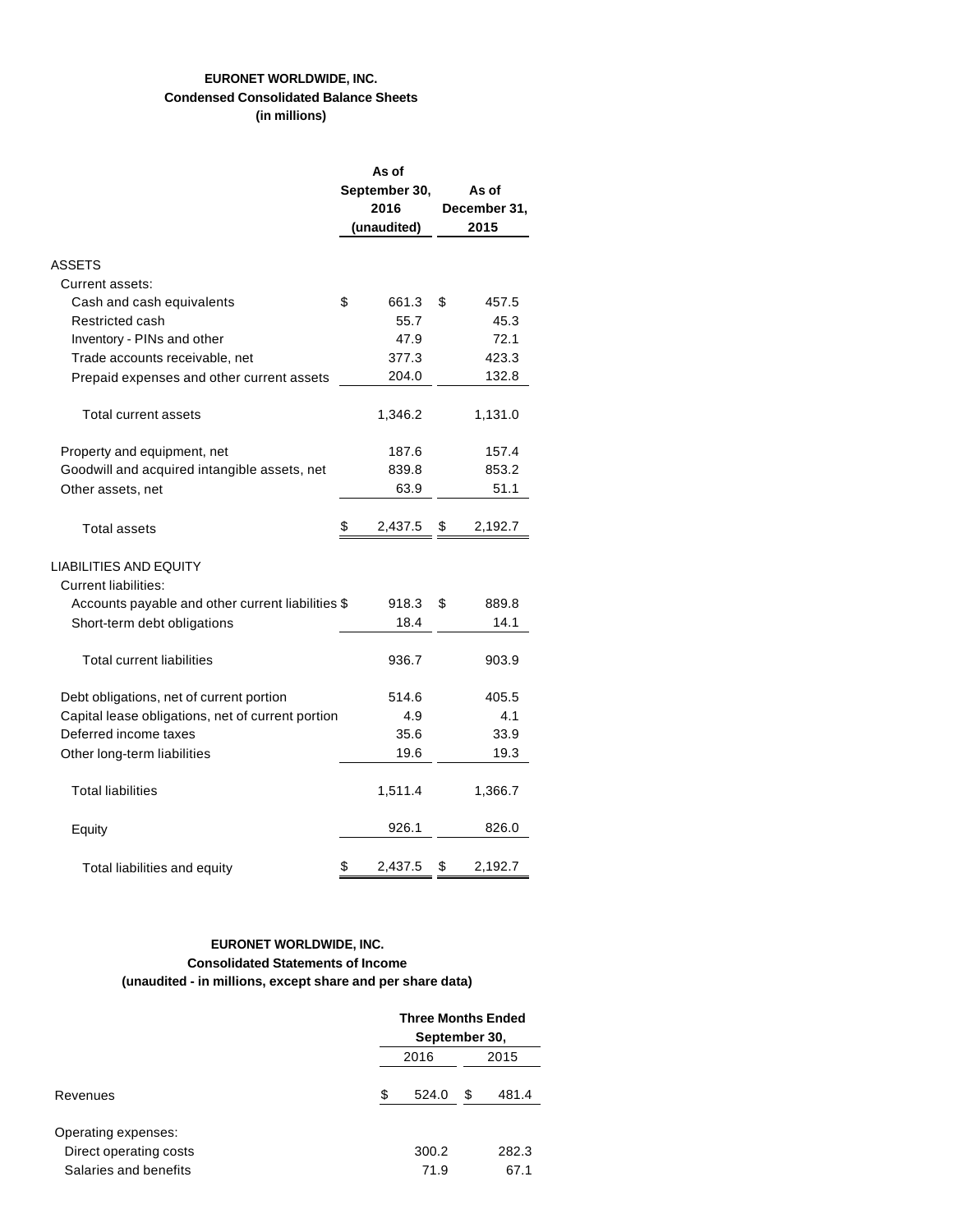| Selling, general and administrative                   | 41.3       | 43.7       |
|-------------------------------------------------------|------------|------------|
| Depreciation and amortization                         | 20.1       | 18.0       |
| Total operating expenses                              | 433.5      | 411.1      |
| Operating income                                      | 90.5       | 70.3       |
| Other income (expense):                               |            |            |
| Interest income                                       | 0.3        | 0.5        |
| Interest expense                                      | (7.8)      | (6.7)      |
| Other expense                                         |            | (0.1)      |
| Foreign currency exchange loss                        | (1.5)      | (16.0)     |
| Total other income (expense), net                     | (9.0)      | (22.3)     |
| Income before income taxes                            | 81.5       | 48.0       |
| Income tax expense                                    | (20.8)     | (16.7)     |
| Net income                                            | 60.7       | 31.3       |
| Net loss attributable to noncontrolling interests     |            |            |
| Net income attributable to Euronet Worldwide, Inc. \$ | 60.7       | \$<br>31.3 |
| Earnings per share attributable to Euronet            |            |            |
|                                                       | 1.11<br>S  | \$<br>0.57 |
| Worldwide, Inc. stockholders - diluted                |            |            |
| Diluted weighted average shares outstanding           | 54,523,211 | 54,544,763 |

## **EURONET WORLDWIDE, INC. Reconciliation of Net Income to Operating Income (Expense) and Adjusted EBITDA (unaudited - in millions)**

|                                                                                                                             | Three months ended September 30, 2016 |                          |            |  |                          |  |                                       |      |                     |
|-----------------------------------------------------------------------------------------------------------------------------|---------------------------------------|--------------------------|------------|--|--------------------------|--|---------------------------------------|------|---------------------|
|                                                                                                                             |                                       | <b>EFT</b><br>Processing | epay       |  | Money<br><b>Transfer</b> |  | Corporate<br><b>Services</b>          |      | <b>Consolidated</b> |
| Net income                                                                                                                  |                                       |                          |            |  |                          |  |                                       | \$   | 60.7                |
| Add: Income tax expense<br>Add: Total other expense, net                                                                    |                                       |                          |            |  |                          |  |                                       |      | 20.8<br>9.0         |
| Operating income (expense)                                                                                                  | \$                                    | 59.4                     | $$14.8$ \$ |  | $25.2$ \$                |  | (8.9)                                 | \$   | 90.5                |
| Add: Depreciation and amortization<br>Add: Share-based compensation                                                         |                                       | 10.2                     | 2.7        |  | 7.2                      |  | 3.5                                   |      | 20.1<br>3.5         |
| Earnings (expense) before interest, taxes, depreciation, amortization and<br>share-based compensation (Adjusted EBITDA) (1) | \$                                    | 69.6                     | $$17.5$ \$ |  | $32.4\quad$              |  | (5.4)                                 | - \$ | 114.1               |
|                                                                                                                             |                                       |                          |            |  |                          |  | Three months ended September 30, 2015 |      |                     |

|                                                          | EFT<br>Processing<br>epay |  | Money<br><b>Transfer</b> | Corporate<br><b>Services</b> | <b>Consolidated</b> |              |
|----------------------------------------------------------|---------------------------|--|--------------------------|------------------------------|---------------------|--------------|
| Net income                                               |                           |  |                          |                              | \$                  | 31.3         |
| Add: Income tax expense<br>Add: Total other expense, net |                           |  |                          |                              |                     | 16.7<br>22.3 |